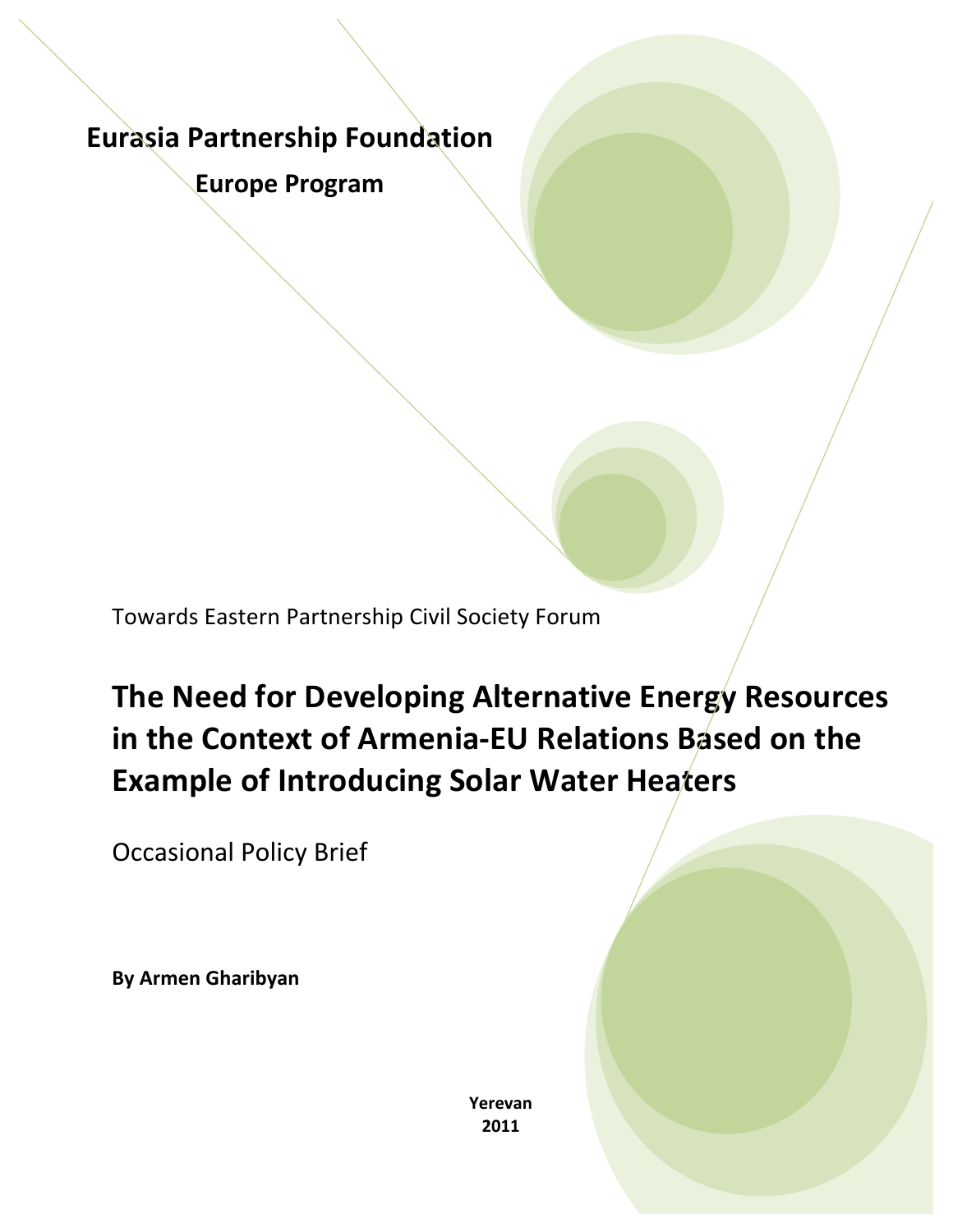# The Need for Developing Alternative Energy Resources in the Context of Armenia-EU Relations Based on the Example of Introducing Solar Water Heaters

#### Executive Summary

This research is dedicated to one of the most efficient types of renewable energy – the introduction of solar water heating technology in Armenia. This technology will facilitate the development of alternative energy, the reduction of the volume of imported fuel, an increase in the degree of energy independence and an improvement in the economic and environmental situation.

Energy security and the development of regional energy markets are two priorities of the European Union's Eastern Partnership (EaP) program – two priorities which have been shaped into a separate thematic platform within the framework of the EaP. This article aims to demonstrate how a specific program can significantly push forward those priorities in the case of Armenia.

The usage of solar energy is itself beneficial and is directly linked to the solutions of a number of development issues for Armenia. It allows households to have affordable water heating, which does not depend on imported energy resources and it is technically applicable first of all in those rural areas with particularly serious socio-economic issues.

In Armenia, it is possible to produce homemade systems for solar energy usage, which are less efficient compared to international standards, but are made using construction and domestic waste material, which also has a positive impact from an environmental point of view. Armenia has all the resources necessary for the industrial manufacturing of solar water heaters, which will have a positive role in strengthening Armenia's position in the regional energy market and can potentially make Armenia an economy that exports solar water heaters to the region.

The financial and economic analyses and facts collected as part of this research suggest that the development of solar heating technologies is a high priority for Armenia, from the point of view of diversification of energy systems, finding solutions to environmental issues as well as to the issues of socio-economic development and regional energy security.

The article includes a presentation of the solar radiation resources present on the territory of Armenia. Comparisons have been made to the resources of other countries. The analyses show that

1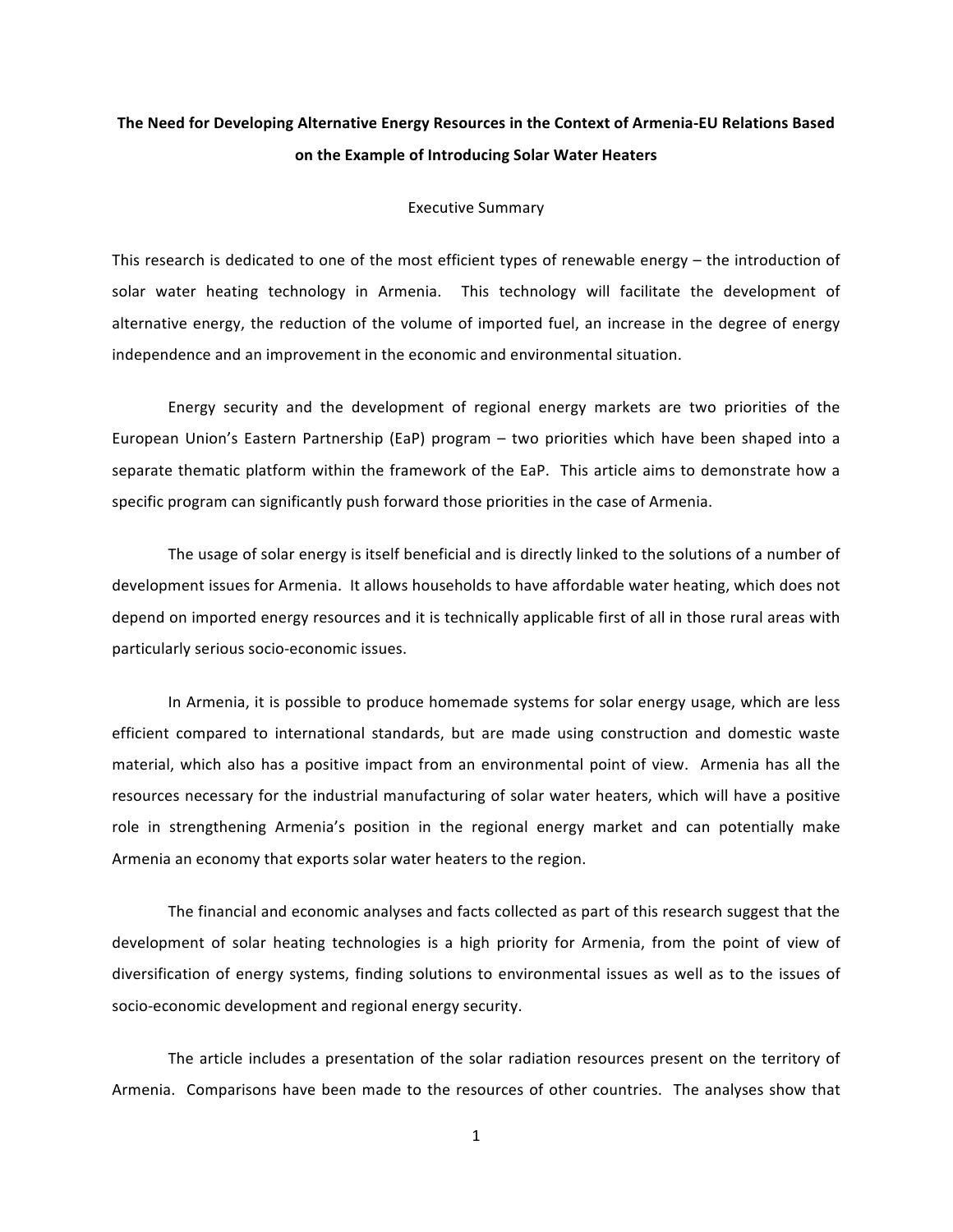Armenia is rich in natural solar radiation resources, the usage of which has strategic significance for the country.

The annual solar radiation value for Armenia is 1700 kWh/m<sup>2</sup>, while for Germany it is 950 kWh/m<sup>2</sup>. There are, on average, 1700 sunny hours a year in Armenia, compared to 1000 in Germany. At the same time, Germany is considered the European leader in the usage of solar energy and in 2010, it produced 9,676,800 kW of solar energy, which constituted  $10.9\%$ <sup>1</sup> of the energy consumed in the country.

The research also includes a discussion on the solar energy technologies currently available in the international and local markets and it is shown that **Solar Vacuum Water Heaters** (SVWH) are the optimal option for water heating and heating in general in Armenia. The development of solar water heating technology in Armenia, particularly the organization of SVWH manufacturing, would create a new buzz in the regional energy markets and would increase the level of energy security and independence in Armenia and the region, at the same time providing for significant energy savings and the reduction of carbon dioxide emission, a leading cause of global warming. Even if solar energy is applied only for water heating in Armenia, it could reduce the overall cost of water heating in the country by 50-70%.

The article has also conducted an analysis of the consumer potential in Armenia  $-$  consumer types were identified based on financial capabilities, utilized systems, the volume of water heating needed and so on. Among others, the usage of solar energy in water heating systems was discussed both for those consumers who currently use gas heaters and for those who do not. The analysis shows that the usage of solar water heaters is more efficient than other systems, particularly compared to gas heaters.

In the early stages of the development of the sector, a series of steps are recommended for beneficiaries in the state, private and community sectors.

The recommendations below are just one part of the actions that need to be taken in this sector. First of all, it is necessary to develop the awareness among consumers about the culture of using

1

<u> 1989 - Johann Stein, markin film yn y breninn y breninn y breninn y breninn y breninn y breninn y breninn y b</u>

http://www.estif.org/fileadmin/estif/content/market\_data/downloads/2010%20European%20Solar%20Thermal% 20Markets.pdf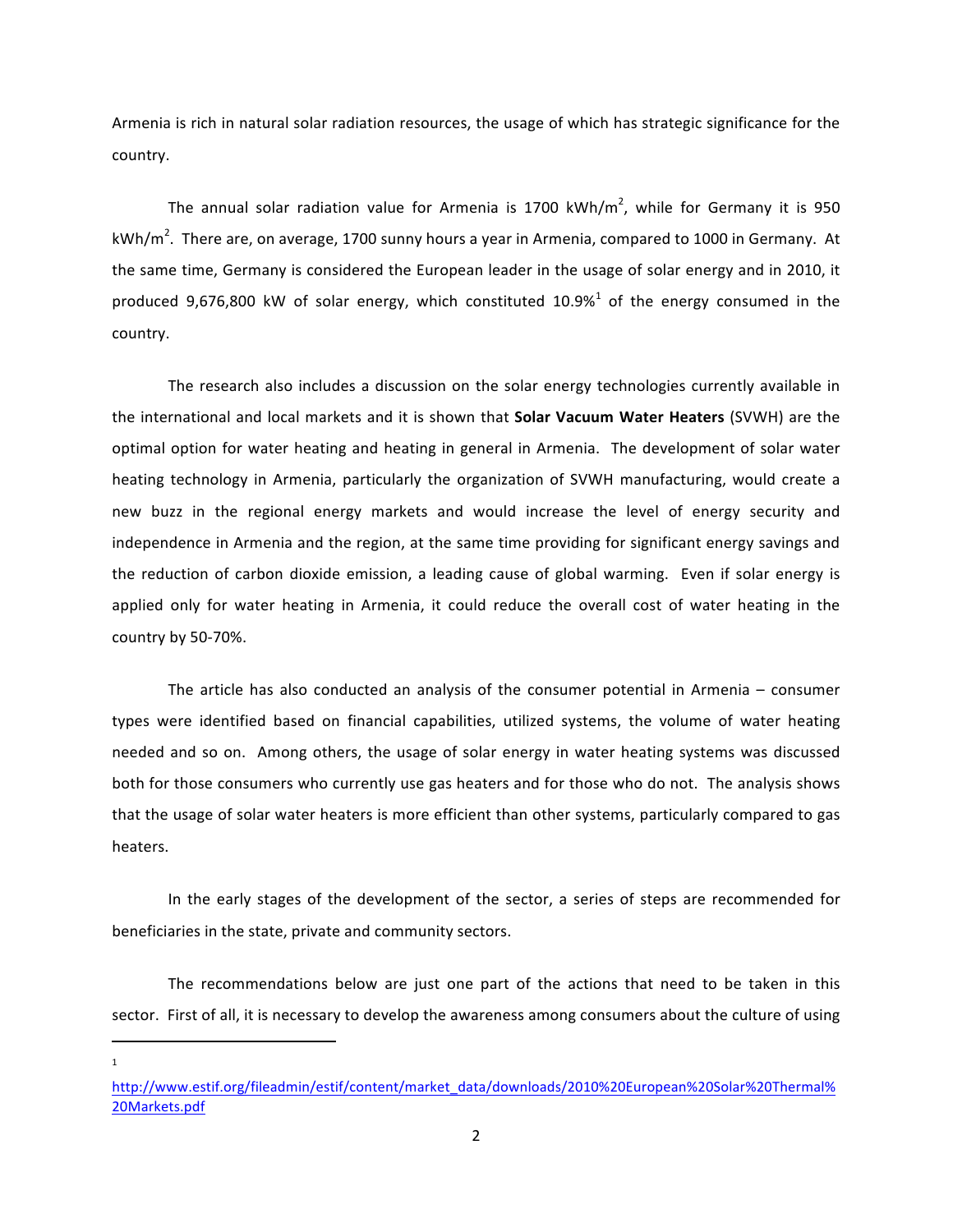alternative energy resources and, through specific steps, to demonstrate the efficiency of the systems being presented.

Only when this culture takes shape will it be possible to develop the sector from the point of view of creating the production, involving the scientific potential in the research process and making alternative energy use a part of Armenia's energy strategy. The recommendations below list potential actions in different areas.

#### **Spreading information**

- Implement small projects demonstrating the domestic and industrial usage of solar energy.
- Prepare and disseminate informational material presenting the advantages of alternative energy in simple language for different layers of society.
- Display to the general public the potential of solar energy, especially in winter time, using mass media as well as through various demonstrations at the expos regularly being organized in Armenia.
- Set up a website which demonstrates the advantages of using various solar energy systems through simple virtual means. Through a few simple steps, visitors to the website should be able to calculate - based on the needs of their household or organization - the costs of a solar heating system, the savings accumulated over a number of years and the point when the cost of the system is covered by the savings.

### **Educational activities**

- Organize presentations and discussions on the means and mechanisms of usage of alternative energy for beneficiaries from state bodies, businesses and community organizations.
- Organize seminars on alternative energy technologies, available systems and other related important issues, for experts in the energy sector.

#### **Business and economy**

Develop preliminary plans for the production of SVWH and Solar Flat Plate Water Heaters (SFPWH), present them to the wider community of businessmen and together try to get subsidies from the government in order to justify the investment.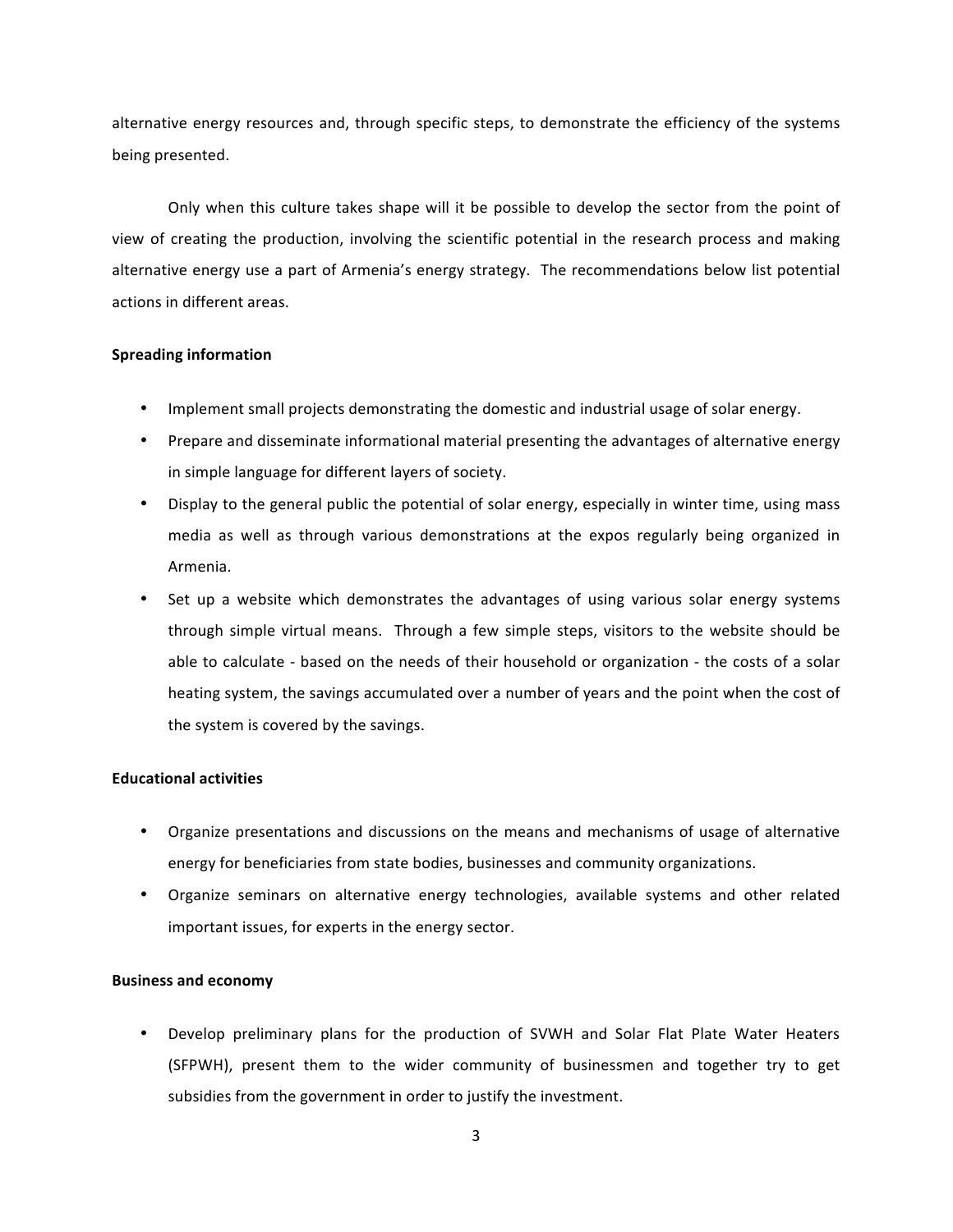- Because independent businessmen are the most probable target audience for the development of the sector, the financial and economic analysis conducted as part of the project must be made accessible to them, in order to demonstrate the obvious benefit of solar heating systems.
- After the systems gain popularity, it is recommended to discuss the production projects for SVWH and SFPWH.

## **Social programs, agriculture**

- It is necessary to introduce the technology of preparing heaters from domestic waste material in those communities which use greenhouses. This will promote a sense of excitement about the possibilities of using solar energy in these communities.
- Initiate and implement a pilot social program for the installation and use of solar heating and water heating systems in socially vulnerable rural communities.